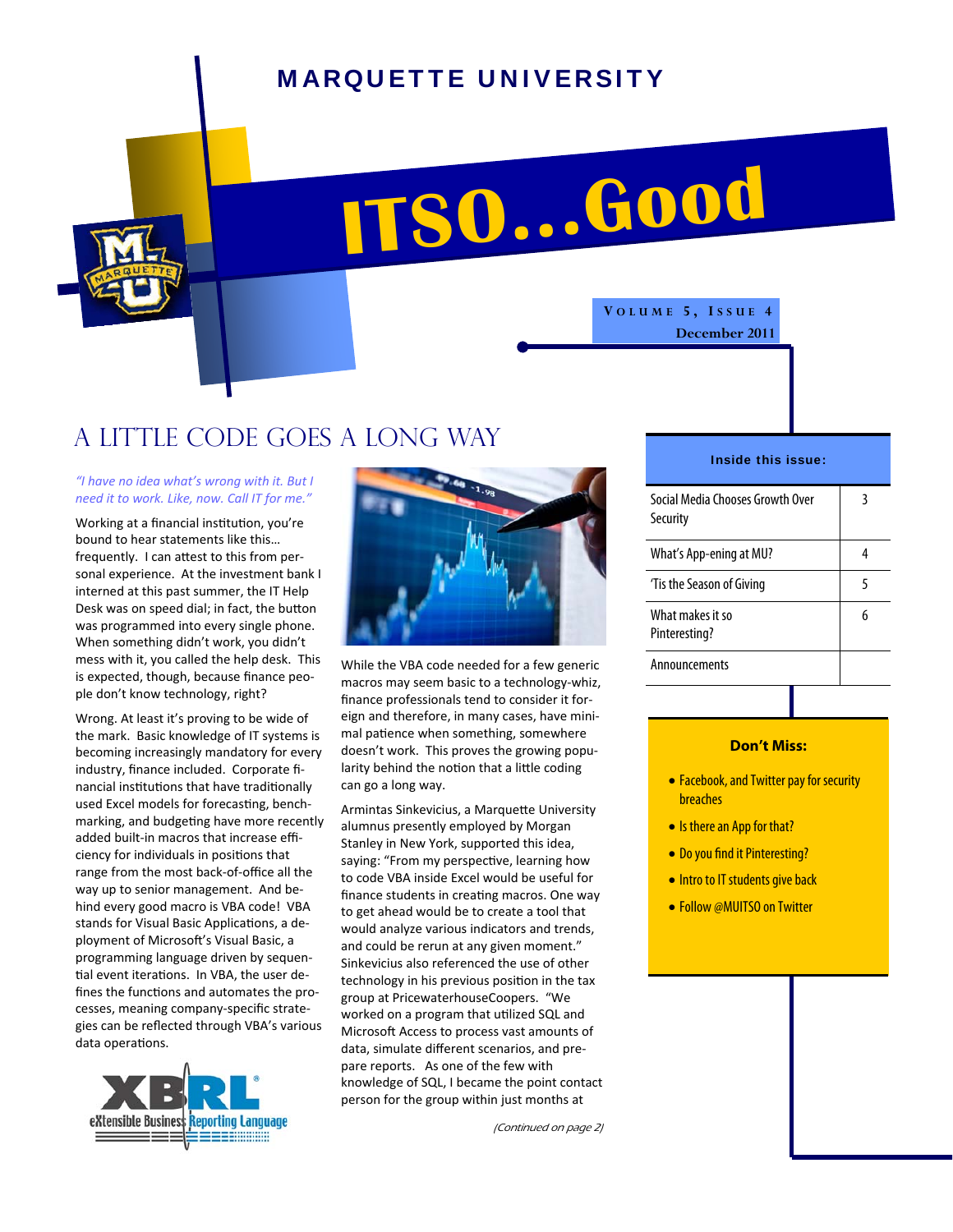# CODING, CONT.

the firm." As he points out, this can have its benefits, but with so many people in the field uninformed on technicalities, becom-

ing the "tech guy" on your team can also bog your time or unneces‐ sarily shift your focus.

JJ Foley, also a **Marquette** alumnus and a member of GE's Corpo‐ rate Audit Staff (CAS), would agree. "In corporate finance, un‐ derstanding



how to think like a coder or system itself has many benefits that lead to higher effi‐ ciency," he told me. "In the last few years, I have been part of system integrations from the functional ownership side, and having the ability to speak intelligently to the IT consultants drives the project to new lev‐ els of opportunity." Foley said he wishes he knew more VBA coding, and emphasiz‐ es the importance of SQL in accounting functions. But you can't use such technology where unnecessary, he warned: "Knowing when and where to use what tools is as important—if not more im‐ portant—than the details of the programs themselves."

Corporate banking isn't the only finance‐ sector job seeking IT advancement, as many money managers and investment banks-whether boutique or bulgebracket-look to run technology operations (Continued from page 1) easier comparison of statements and the Corporate banking isn't the only finance-<br>Continued from page 1)

> in‐house for personalized flexibility. Increased govern‐ ment regulation and the need for immediate internal feed‐ back have created the de‐ mand for easy accessibility, which is another reason firms like to make tech proprietary when possible. Trading, too, is highly automated, with electronic trading replacing traditional floor trading globally, as I wrote about in my March 2011 article, High FREAKquency. We can't for‐ get cost. Why outsource, let alone offshore, if you can hire technology professionals

onto your own payroll to have sit alongside you and learn other aspects of the company at the same time? In our current economy, this is a question being asked by technology leaders every day.

Dr. David Krause, professor of Finance at Marquette and director of the Applied Investment Management program calls attention to the use of eXtensible Business Reporting Language, or XBRL, as a crucial indicator of technology's influence in the financial sector. As of February 2009, the Securities Exchange Commission (SEC) requires that companies provide their finan‐ cial statements in XBRL format, allowing for well-received ability to "Ctrl + F" within a statement to find exactly what you're look‐ ing for. XBRL has since become the global standard for business information exchange.

Dr. Krause said: "With the SEC's rollout of the XBRL reporting requirement, their Electronic Data Gathering, Analysis, and Re‐ trieval (EDGAR) system will be even more useful to investors who evaluate firms' financial statements. Data posted in XBRL allows for more detailed screening and filtering of key measurements." Krause believes that as a result, capital markets will become more efficient. Efficiency is a topic frequently referenced in discussion of technology's influence the finance world. "With the ability to easily access tagged data points, cross-sectional financial analysis will be accessible to more analysts – not just those in firms

with massive IT budgets," he told me.

"Why outsource, let alone offshore, if you can hire technology professionals onto your own payroll to have sit alongside you and learn other aspects of the company at the same time?"

So what has all of this led to? For those who picked up on the trend

early enough, it's meant a double major in

Finance and Information Technology. My fellow Finance & IT major and eBoard member Shane Duffy said of the topic: "My (Continued on page 7)

$$
Call\ \text{option} = \ S N(d_1) - X e^{-rT} N(d_2)
$$

$$
d_1 = \frac{\ln(\frac{S}{X}) + (r + \frac{\sigma^2}{2})T}{\sigma\sqrt{T}}
$$

$$
d_2=d_1-\sigma\sqrt{T}
$$

 $dOne = ((Log(S/X) + (r + 0.5 * sigma^2) * t)) / (sizemax * t^0.5)$ <br>  $dTwo = dOne - (sigma * t^0.5)$ 

normDOne = Application.NormSDist(DOne) normDTwo = Application.NormSDist(DTwo)

*Punction call\_Eur(S, X, t, r, sigma)*<br>*Dim dOne, dTwo, normDOne, normDTwo* 

*call Eur =*  $(S * normDOne) - (X * Exp(-r * t) * normDTwo)$ 

End Function

Code for Black Scholes option pricing model - call option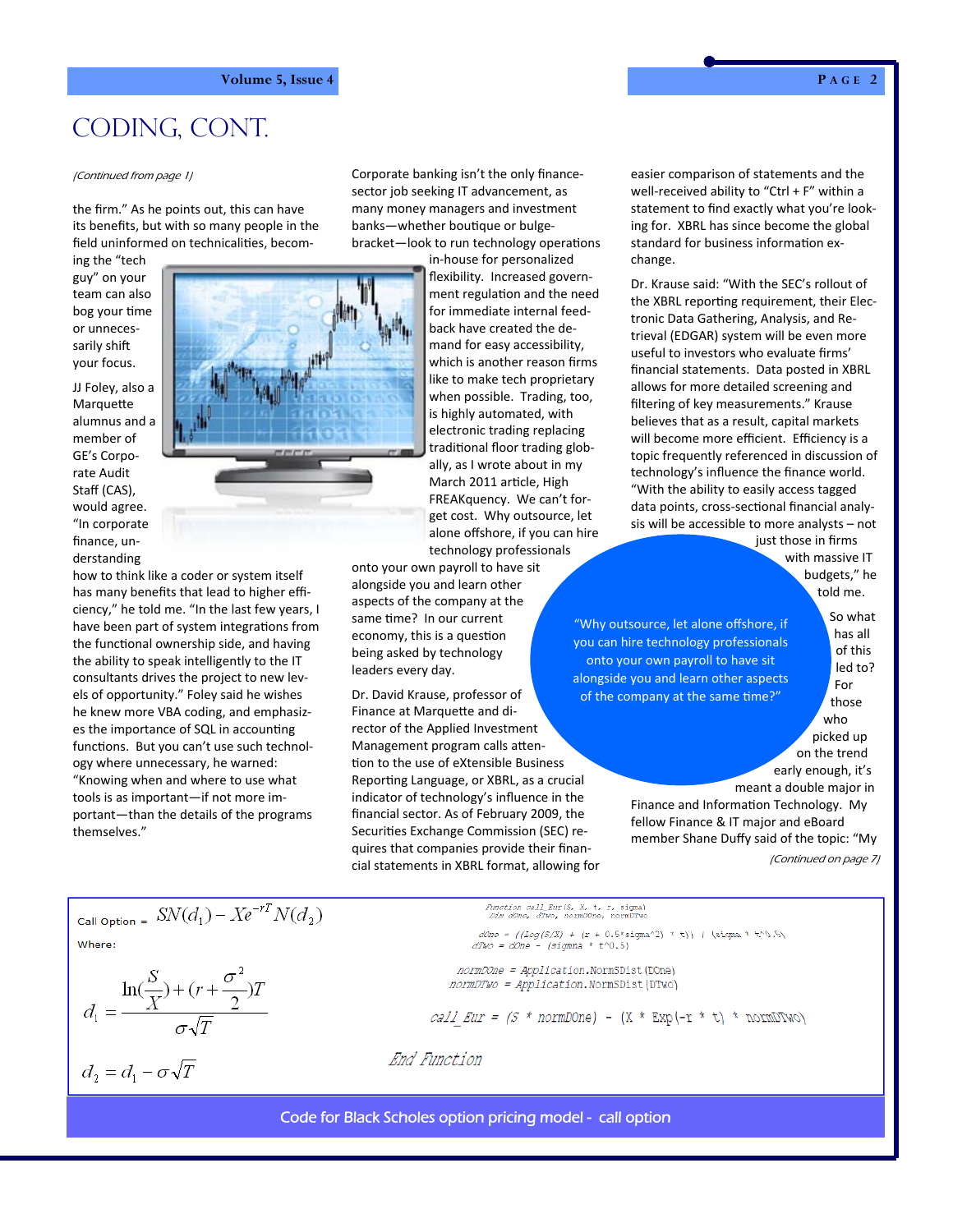## Social Media Chooses Growth Over Security

In a year dominated by social media unlike any prior, the Federal Trade Com‐ mission finally placed some reigns on social media poster boy Facebook, man‐ dating two decades of privacy audits designed to protect users' personal in‐ formation. Facebook had come under fire for failing to adequately inform us‐ ers of drastic changes to its privacy practices. "Facebook's innovation does not have to come at the expense of consum‐ er privacy," said FTC Chairman Jon Leibowitz in an FTC statement. "The FTC action will ensure it will not." The sanctions come only days after Facebook announced its intentions for an initial public offering in 2012. Facebook in‐ tends to raise over \$10 billion, which would value the social networking giant at over \$100 billion. Facebook is not the first Internet site to have a run‐in with the FTC over privacy concerns. Both Google and Twitter reached a similar settlement in 2010 that requires biannual privacy audits.



At the heart of the FTC‐mandated priva‐ cy audits is the fact that, like most of the Internet IPOs, Facebook relies virtually exclusively on advertising revenue - an inherent conflict of interests as it per‐ tains to users' personal information. The third‐party audits will likely prove to be costly. In addition to footing the bill for the audits, Forbes reports that viola‐ tions could reach up to \$16,000 per violation per day. In addition to the audits, the FTC expects these three sites to beef up their other privacy programs. In late November, Twitter announced the acquisition of security startup Whisper Systems, which Twitter states will be key in improving security and privacy over mobile devices.

Facebook CEO Mark Zuckerberg announced in the wake of the rulings that Facebook would add a pair of chief privacy officers: one will focus on privacy policy, whereas the other will oversee privacy of new prod‐ ucts. The positions aim to protect Facebook from future clashes with legislators, while holding its place as a leading innovator on the social media scene. Facebook's success can be largely attributed to third party application companies such as Zynga which produces of games such as Words with Friends and Farmville. Zynga is pre‐ paring for its own IPO. The third party applications are one of the sources of the breach and will be at the center of attention of the privacy audits of Facebook, Google, and Twitter.

Also on the radar, however, will be new facial recognition applications sported by both Facebook and Google. Goggle's "Find My Face" application can be utilized with its new social networking site, Google+, in much the same way as Facebook's Photo Tag Suggest and will match new photos with those already tagged in a users' profile. Google's tool requires users to opt in before use, unlike Facebook's facial recog‐ nition application. Facebook turns on the feature by default, but recently began al‐ lowing users to opt out after early criticism.

The privacy audits will look at how Facebook uƟlizes the information of its users, both internally and its disclosures to outside marketers.

What is a privacy audit?

Privacy audits closely parallel security audits that are designed to prevent unauthorized access to the com‐

pany's information, but it is more comprehensive in that it also covers the company's internal use of personal private information (PPI) and its authorized disclosure to other parties.

"The privacy audits will look at how Facebook utilizes the information of its users, both internally and its disclosures to outside marketers."

ISACA, a professional organization that focuses on IT governance, states that priva‐ cy audits in the modern age are generally performed by IT auditors given that the



information is digital and thus subject to IT controls. In conjunction with ISACA and the Canadian Institute of Chartered Accountants, the American Institute of Certified Public Accountants issued Generally Accept‐ ed Privacy Principles (GAPP), which provide a framework for privacy at the management level, as well as controls over information use, retention, disposal and disclosure to third parties.

The privacy audits of Facebook, Twitter, and Google must be performed by a third party, but the FTC does not provide a list of firms that can provide a suitable audit. However, many multinational accounting and consulting firms provide IT-oriented audits. One of these firms will likely be among the candi‐ dates to provide the privacy audit services. While the privacy audits will likely promote consumer confidence that their information

is being used securely and responsibly, the results of the violations that led here will likely not rest lightly with legislators. The European Union is considering stricter sanctions that would place a severe damper on Face‐ book's ability to attract marketers in European mar‐ kets.

There is likely no stopping the momentum that Google, Twitter, and Facebook have generated towards the future. In that pursuit, however, regula‐

tors are doing everything in their power to protect the users who make social media the incredible growth engine it has become.

‐*JusƟn Stanaszak, ITSO Editor*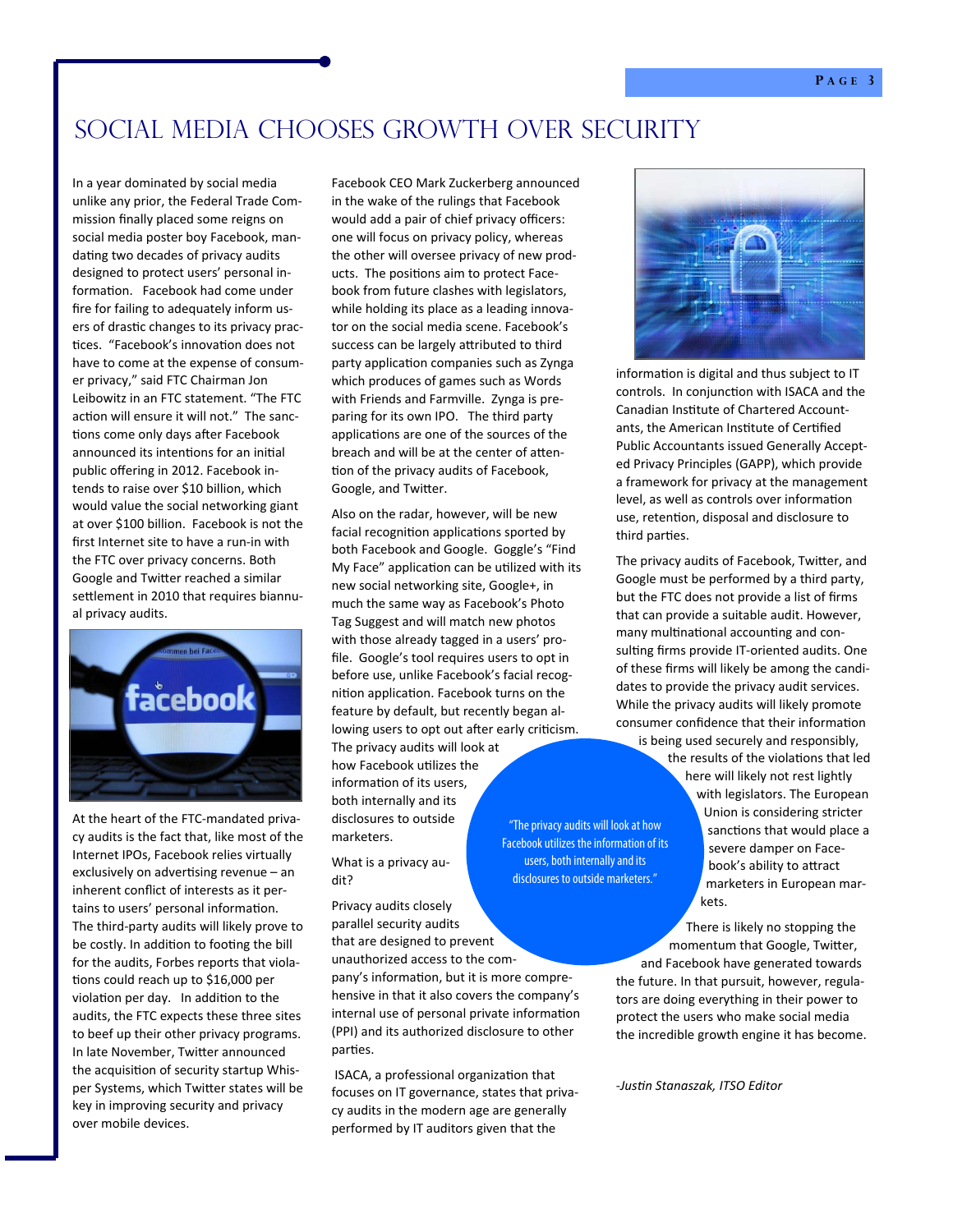## **Volume 5, Issue 4 P A** GE 4

# WHAT'S APP-ENING AT MARQUETTE?

"There's an app for that" This tagline made famous in Apple's iPhone commercials can now be seen in comic strips, on sitcoms and in everyday conversation. Developers across the globe have helped this tagline ring true – you really can do almost all of your daily tasks on a smartphone. From social media, to banking, to mobile cards, these applications have simplified many lives. Although they are utilized by people of all ages, it can be argued that the high school and college age students are a pri‐ mary demographic for these apps. Wheth‐ er negative or positive, it seems we are always on our phones searching for some‐ thing or passing the time.

Despite the many apps Marquette students use while shopping, searching, dining, waiting for class to begin, or maybe even during class, we have a hole in our app arsenal. It may go unnoticed by some, but as with many mobile applications, once it is created students will wonder how they ever lived without it. The app I am imagin‐ ing would serve both students and faculty



of Marquette University. It could offer access to class schedules, dining options, game times, and on-campus special events. In addition to raising awareness of campus activities, it would also add a simple convenience to the lives of many students.

Columbia Business School in New York recently released an iPhone app of their own to enhance the students' academic experience. It includes directories, maps, course listings, and club activities. Students are also able to receive safety alerts and course material information from one, easy ‐to‐use locaƟon. Students at Stanford Uni‐ versity embraced the app trend in 2009 by creating a unique tool for their community. With the iStanford app, users are able to track locations and message friends who are also using an iPhone. Many other uni‐ versities have followed suit, tailoring each app to the students' specific needs.

Who better to create a mobile application dedicated to Marquette University than the student users themselves? Mobile experience is highly sought after in the workplace and this applied‐learning project would be a great way to build a relevant skill set. An interdisciplinary team of graph‐ ic designers, computer scientists, and business students would have all of the skills necessary to create a dynamic application. Whether lead through Marquette Universi-



ty Student Government, a class project, or a special interest group, the primary users of this app should be involved in its crea‐ tion. Ownership of the app by a particular group would be important to ensure prop‐ er updates and maintenance.

The creation of a Marquette app seems to be a large task to tackle, but with the wide knowledge base of our students and facul‐ ty, I know it would be possible. The bene‐ fits are innumerable and the learning expe‐ rience would be unmatched. Plus, it would be great to hear the answer to any Mar‐ quette student's question as, "there's an app for that."

‐*Maggie Morris, ITSO Co‐President*

# **There's an app for that!**

## Coming soon in Spring: Java and Jobs 2012



"The breakfast brings about a more casual atmosphere so that students and employees are left to a friendlier environment in order to get to know one another."

Please contact Colleen or Maggie for more information about this recruiting and networking event for IT students seeking internships and full time positions.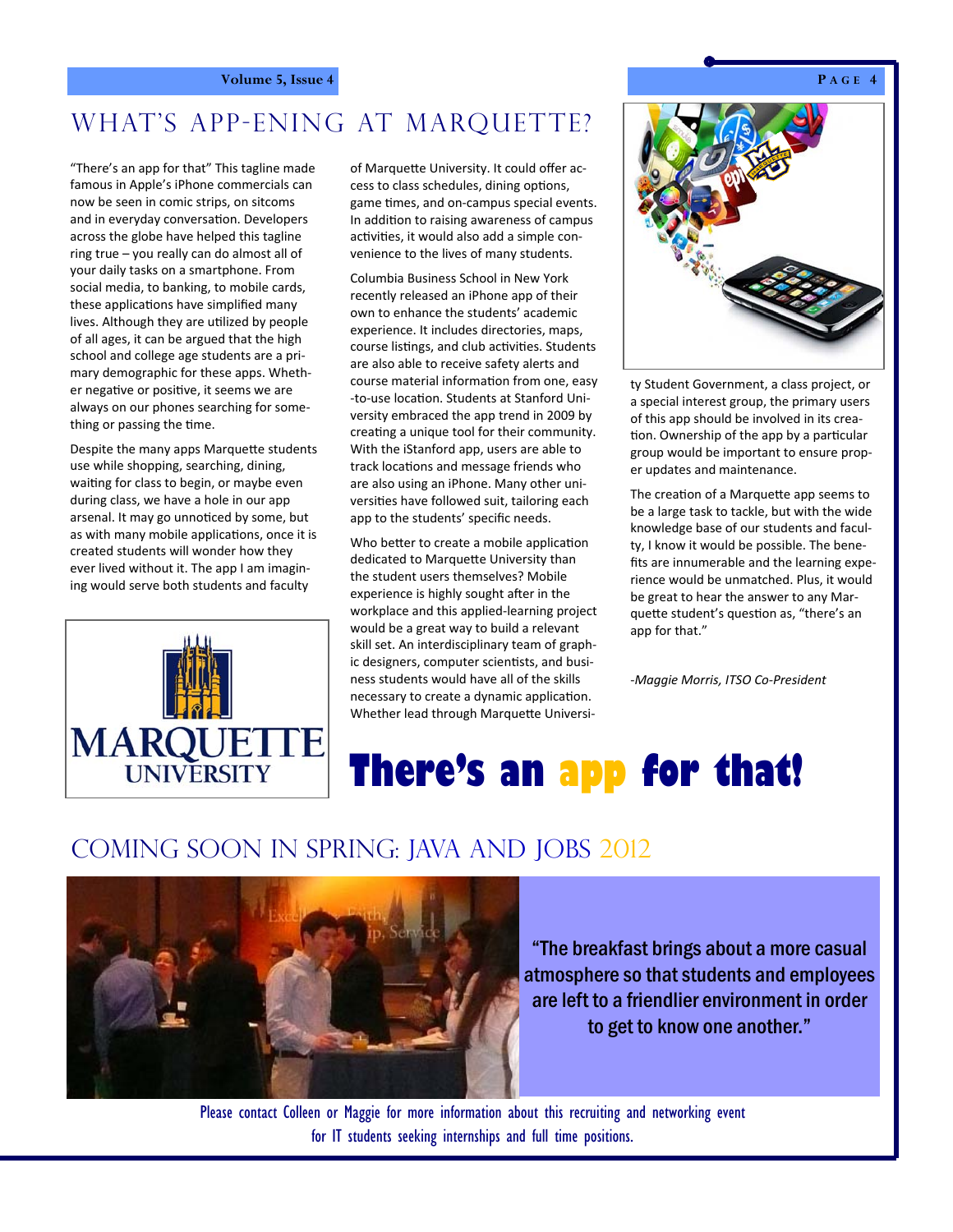# 'Tis The Season of Giving

As we quickly approach the Christmas holi‐ day, we hear the jingle 'tis the season' reminding us to spread Christmas cheer, celebrate one another, and give back. As a student, it can certainly be difficult to make this a priority amidst a stressful week of final exams, papers, and projects. Howev‐ er, through the completion of our final projects, introductory IT students can say that we have done our part. We can enjoy our holiday break, conscious that our con‐ tributions helped several grateful organizations.

Throughout the semester, we have been working with local organizations to create and implement working databases. These projects have been a semester‐long pro‐ cess, challenging us to apply concepts learned in class to the real world. Such a challenge perfectly aligns with a core as‐ pect of Marquette's curriculum, because it forces students to go beyond simply mas‐ tering class material. We took what we learned in class each day and applied it to the real world, tackling and addressing business problems. These problems re‐ quired us to contact and establish relationships with organization coordinators, delve into the organization's needs and requirements, and then plan a feasible and appro‐ priate information system solution. The benefits of this project and process were not one‐sided; as we worked to help or‐ ganizations improve their information systems, the organizations simultaneously helped us. Through applying concepts

from class to our projects, we truly mastered data flow diagrams, ER diagrams, queries, and reports.

Five different organizations benefitted from this process: the Council of Alcohol and Other Drug Abuse, Citizens and Organizations Active in Disaster, Mental Health America of Wisconsin, Pan‐African Commu‐ nity Association, and Redeemer Lutheran Church. Located in different areas of the state with different needs and concerns, the tie that bound these organizations together was a desire to improve internal processes so that a greater percentage of time could be spent helping clients. We were happy to oblige despite the fact that we knew little more than they did. Looking back on that initial meeting, Alexandra Coello's choice of words is most appropri‐ ate, "[It] was daunting." In our attempts to provide a functioning database, we had the opportunity to connect with some wonder‐ ful people who do truly noble work through their respective non-profit organizations. As we started to gain a firmer grasp of IT concepts and how they would impact the lives of these individuals, we were able to impart that knowledge. The stories below will give two examples of the projects completed this year.

The Pan-African Community Association is a non‐profit working to aid refugees in their transition from African countries to life in Milwaukee. With almost no knowledge of IT, we sat across the table from coordinators Christiana and Quin'tara

at the first meeting as they detailed the issues they experienced with their current system. It boiled down to a simple request – make a database capable of tracking do‐ nations (financial and monetary) coming into the organization. With that bit of information, we went to the drawing board and attempted to determine everything needed to give these coordinators a com‐ prehensive system that could grow with the organization. We attempted to construct data flow diagrams and ER diagrams that properly conveyed the thoughts in our heads; however there always seemed to be a disconnect between those thoughts and what actually ended up on paper. Mean‐ while, we continued to reassure our clients that we were making progress. That was not a lie; however the process was far slower than any of us could have anticipated. Once we had everything on paper, database construction began. Relationships were designed and scrapped and forms were developed, modified and delet‐ ed. After iteration number 52 was completed, we sighed in relief knowing that it was complete, and more importantly that our clients would receive something that had been tailored specifically to their needs. And then it hit us. PACA would receive a donation tracking system, and we created it.

Redeemer Lutheran Church, as stated by their mission statement, is a community of disciples worshiping God in spirit and truth

(Continued on page 7)

| Pan-African Community Association                                                                                                                                                                                                                                                                                                       | COAD delive in Disasters                                                                                                                                                                                                                                                                                                                                              |
|-----------------------------------------------------------------------------------------------------------------------------------------------------------------------------------------------------------------------------------------------------------------------------------------------------------------------------------------|-----------------------------------------------------------------------------------------------------------------------------------------------------------------------------------------------------------------------------------------------------------------------------------------------------------------------------------------------------------------------|
| Donation Record Form<br>Reports<br><b>Donation Report: Illensite</b><br>Volunteer Skills Frthy Form<br><b>Donations Report: Renote</b><br>PACA by Category<br>ran<br><b>Event Volunteer Update Form</b><br>Donation Report: Items to                                                                                                    | Client Information<br>Column information Request Information<br>$6 -$<br>Clent information<br>Event ID:<br>5/16/2012<br><b>W.</b><br>Appointment:"<br>Bequesi ID."<br>5/16/2012<br>Date Contacted:<br>Deto Ropelved:"<br>Malling Labels<br>Incomplete<br>Work Status*                                                                                                 |
| <b>PACA by Date</b><br><b>Donation Report: Monetary</b><br><b>Case Worker Form</b><br><b>Donations</b><br><b>Donor List</b><br><b>New Client Form</b><br><b>Valunceer Report: Volunteer</b><br><b>Client Receipt Form</b><br>by Event<br>Volunteer Report Volunteer [151]<br><b>Receipt Form: Item leaving</b><br>by Skill Area<br>PALA | $\sqrt{M}$<br>Completed Delin:<br><b>There</b><br>B.<br>Request Information<br>Wwders 2<br>$\sqrt{2}$<br>le<br>Mold<br>Damage Type:*<br>Add Damage Type<br>Primary Residence!" Nos<br>国<br><b>Standing Water</b><br>OurNFort:"<br>E<br>Oprn<br><b>Structural Damage</b><br>49<br>Wirmenty:"<br>$\mathbb{R}$<br>Yos<br>Estimated Damage:"<br>\$2,000.00<br>Report<br>疼 |
| Volunteer Report: TetalHours<br>Volunteer List<br>[學]<br><b>DECRIFE Report: Items from</b><br><b>Report Follows</b>                                                                                                                                                                                                                     | $\frac{1}{2}$<br>Previous Rocketst<br>Noxt Request<br>Add Request Delete Request<br>Close Form                                                                                                                                                                                                                                                                        |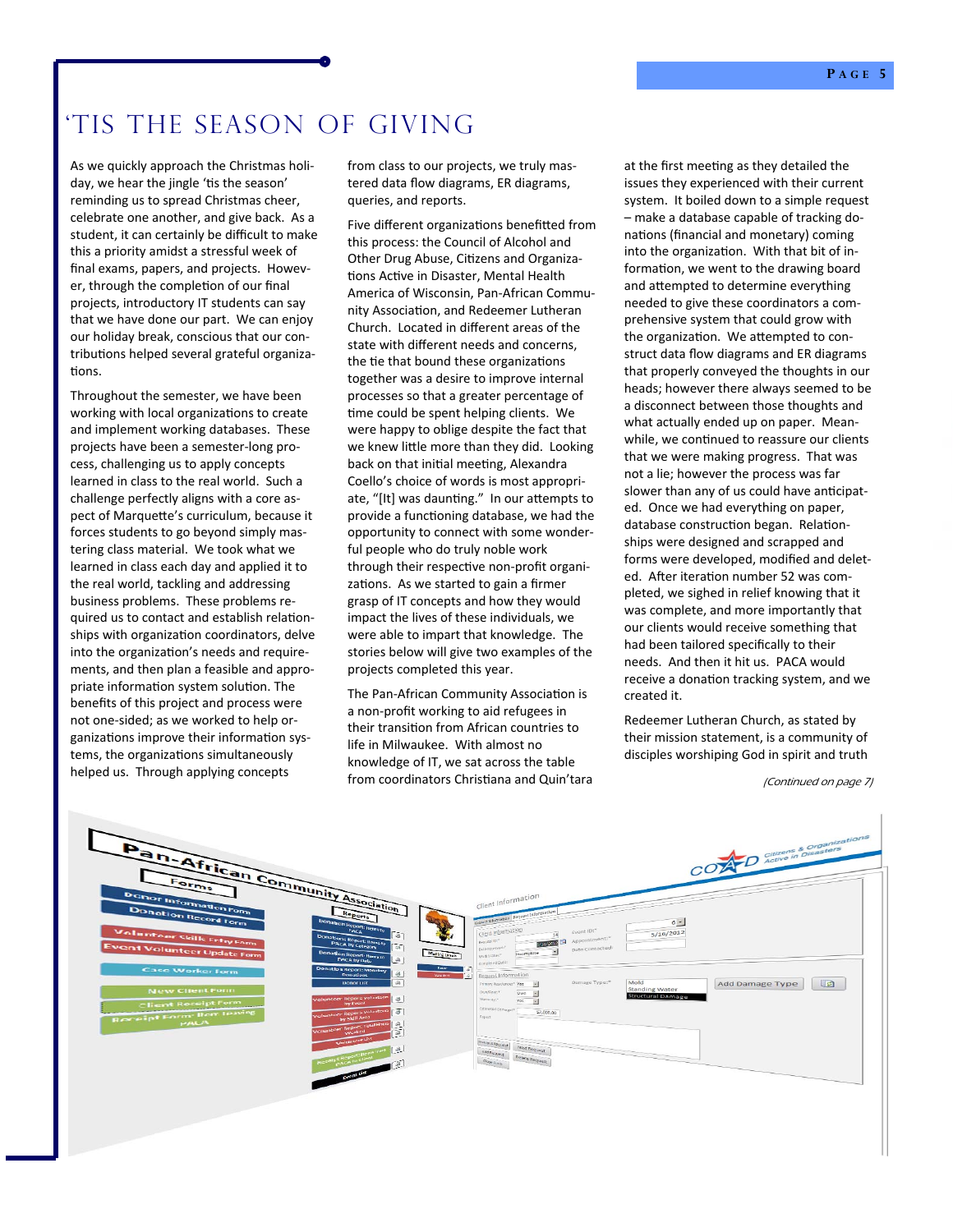## WHAT MAKES IT SO PINTERESTING?

## "Look at these cupcakes t*hat Mary pinned on her recipe board this morning."*

One of the newest players in the online startup scene, Pinterest allows users to browse images and bookmark them or "pin" them into groups called "pinboards." Trendy lingo is one tactic that social media ventures utilize to disseminate into the mainstream and it has not taken much time for jargon such as "tweet,""post," and "tag," to integrate into everyday vocabu‐ lary. Now "pining" has become just as popular. So gone are the days of cork‐ boards, bulletins, and collages of cutout magazine pictures of dream wedding dress‐ es or travel destinations, as now an inspiring image can be "pinned" to a virtual col‐ lection with the click of a mouse. Over the past year, Pinterest has become a fad amongst Midwest females – certainly not a population demographic that typical adopts Silicon Valley projects ‐ but the simple and visually appealing layout facili‐ tates the organization of images and videos on the World Wide Web and emphasizes categories such as recipes, style, travel, event planning, and gifts.

### So what's all the hype?

Given its interactive atmosphere and simplicity, Pinterest has registered over 3 mil‐ lion users since its Beta launch just over one year ago. Creating an exclusive feel, new members need an email invite to join the site, and then have the option of automatically linking their new profile to Twitter or Facebook so signing up takes minimal effort. Pinterest connects people across the web based on common hobbies and tastes, cultivating a social world based on idea sharing and collaboration. Users are attracted to visually appealing images appealing and therefore, avoid flipping through magazines or reading full articles. Plus, the grid layout makes scrolling through the virtual bulletin board easy and familiar to other social networking sites. With the mobile app, people can upload their own ideas to the site on the go or images can be "repined" to your own col‐ lection from another users' board. However, Pinterest always saves the original web‐ site address of the image.

After initially hearing about the new fad, I

started asking my friends their honest opinions. The most common responses: "addicted," "obsessed" and "flipping love." Women become hooked on the site, discovering craft ideas, building new outfits, and sharing fun recipes, party plans, and thrifty home décor. The site empowers the average person to feel artsy and hip without any significant creative or innovative exertion. It is easy, yet addictive and time-consuming to follow edgy designers, add your own spin to their ideas, and create an artistic façade. However, Pinterest designer, Evan Sharp claims, "there are all sorts of life tips that come out of Pinterest... what that means is that, at the end of the day, Pinterest can really complement your life instead of being a timesuck."

I beg to differ. I left my Pinterest invitation untouched in my inbox for several weeks to avoid another temptation that would keep me from practical and productive activities. I was nervous that Pinterest would draw me away from studying, working, and making my own adventures. Is it another reason for me to waste an extra 30 minutes each day in the virtual world of the web instead of real life? Maybe, I am falling behind when I stick with my old school bulletin boards instead of participating on Pinterest. But in a way it is thrilling to escape from an inevitable source of procrastination.

# duh. pinning.



In addition, there is a concern for the privacy of the site. Currently, there are no settings to create a board that is restricted or private from the entire web. That could get sticky when building a "gift ideas pinboard" or as one blogger observed, is Pin‐ terest "merely self‐expression or are we just spending hours packaging ourselves for marketing agencies?" Pinterest has a unique advantage as it targets the discovery phase of consumer behavior and provides companies with a solid insight into our tastes, dislikes, and activities.

At this point, it seems there is no stopping the power of Pinterest. Time Magazine named it one of The 50 Best Websites of 2011, indicating that with my apprehensions, I represent a minority of the popula‐ tion. Around the holiday season, Pinterest will enjoy extra traffic as women connect with their inner artist, cooking festive dishes, choosing gifts, and decorating their homes. So here's to you modern crafters ... cheers to all ideas you find Pinteresting!

*‐ Elise Chapman, ITSO Chief Editor*

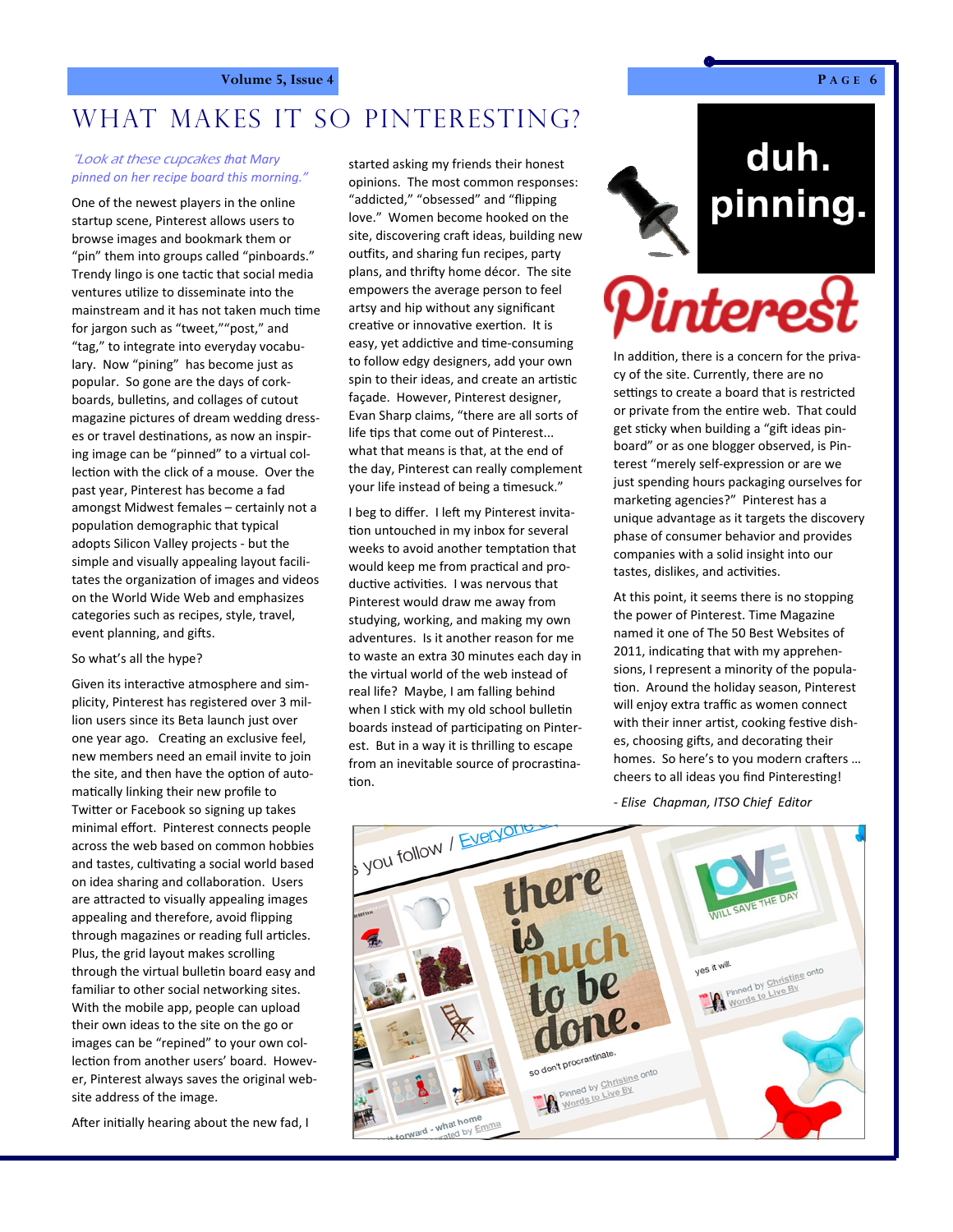## 'Tis the Season, Cont.

and serving others in love and faithfulness. In September, our IT group walked up Wis‐ consin Avenue to the red church on 19th Street to conduct our first meeting with Pastor Lisa Bates‐Froiland, coordinator of the mapping project. Lisa's goal through the mapping project was to map the sur‐ rounding 68 blocks of the community to gain a better understanding of the community's needs, concerns, and skills. After explaining the project, Lisa showed us an unorganized red binder, filled with notes and maps. These hand-written notes and maps - scattered, inconsistent, and far from user friendly ‐ were the notes Lisa had gath‐ ered while mapping the community. It was our duty to convert this binder into an orga‐ nized and functional database. We had our work cut out for us. Throughout the course of the semester, we worked with Lisa to brainstorm different functions that the database would serve. Since Lisa didn't have an explicit set of requirements for the system, discretion was largely left to our

group to create an efficient and user‐ friendly database that would meet the needs of the mapping project. After many long and draining nights spent in the com‐ puter lab, our group deemed our database complete. With pride and a sense of great satisfaction and accomplishment, we

presented our database to Lisa. In an email to me she ex‐ pressed her gratitude, "Thanks very, very much for your work on this project. I mention you with praise every time I talk about the Mapping Project." Knowing I helped create something Re‐ deemer will use to better its opera-

tions is incredibly fulfilling and gratifying. Dr. Ow was not kidding when he said that this project would consume your life. How‐ ever, he also was not wrong in saying that once done; you would feel on top of the world.

The coordinators at PACA and at Redeemer Lutheran Church represent dozens of indi‐ viduals that have been aided by service

(Continued from page 5) learning projects such as the one required of Dr. Ow's IT students. These projects are challenging. For most of us, it was the first time that an assignment had implications beyond a grade. This project teaches IT skills, but more importantly, it gives students an opportunity to understand IT

> "What really mattered were the coordinators' reactions. Those reactions were more satisfying than any grade could possibly be."

in practice. We agonized over scheduling meetings, fulfilling our clients' wishes and meeting specified deadlines. By the time it was all over, the grade was an afterthought. What really mattered were the coordinators' reactions. Those reactions were more satisfy-

ing than any grade could possibly be.

*‐Katherine Kermmerer and Courtney Bohman*

## coding, cont.

### (Continued from page 2)

second major was originally going to be in Economics. Once I learned more about the synergies between Finance and IT, I knew I had to trade it in. I now have some coding skills to sync with my background in Fi‐ nance, which I feel the industry is looking for." As Duffy and many others have real‐ ized, the Finance and IT combination makes someone much more marketable than having one of the two alone. It's a little known secret that the coding languages on the "skills" portion of your resume get some serious attention.

For those with other majors, taking a cod‐ ing class as an elective is a good idea, as knowing the fundamentals puts you at an advantage over most. Dr. Krause stated, "I believe that courses in statistics and IT are important, as they help finance students learn how to solve equations in complex financial markets. They help with deci‐ sion‐making, modeling, and allow them to

better draw conclusions when differentiating between firms and invest‐ ments<sup>"</sup>

For those who don't have access to classes or much time to work with, websites have emerged that teach the basics of software coding. Codecademy.com is a startup that allows people to take interactive coding lessons via the web for no cost. Launched in early 2011, the website already

has more than 1 million users and over \$2.5 million in funding from investors. "Coding is going to be the literacy of the 21st centu‐ ry, we think," said Codecademy co‐founder Zach Sims in an interview with CNN Money.

While there is undoubtedly a group of people who have no interest in learning some‐ thing as tedious as coding, even the small‐ est interest should be capitalized on due to



demand for technical literacy at global or‐ ganizations. There's also a lot more to technology than applications programming, so understanding some aspect of its role in a different industry can be extremely bene‐ ficial. And if nothing else, it just may save you a call to the help desk.

*‐Colleen Osborne, ITSO Co‐President*